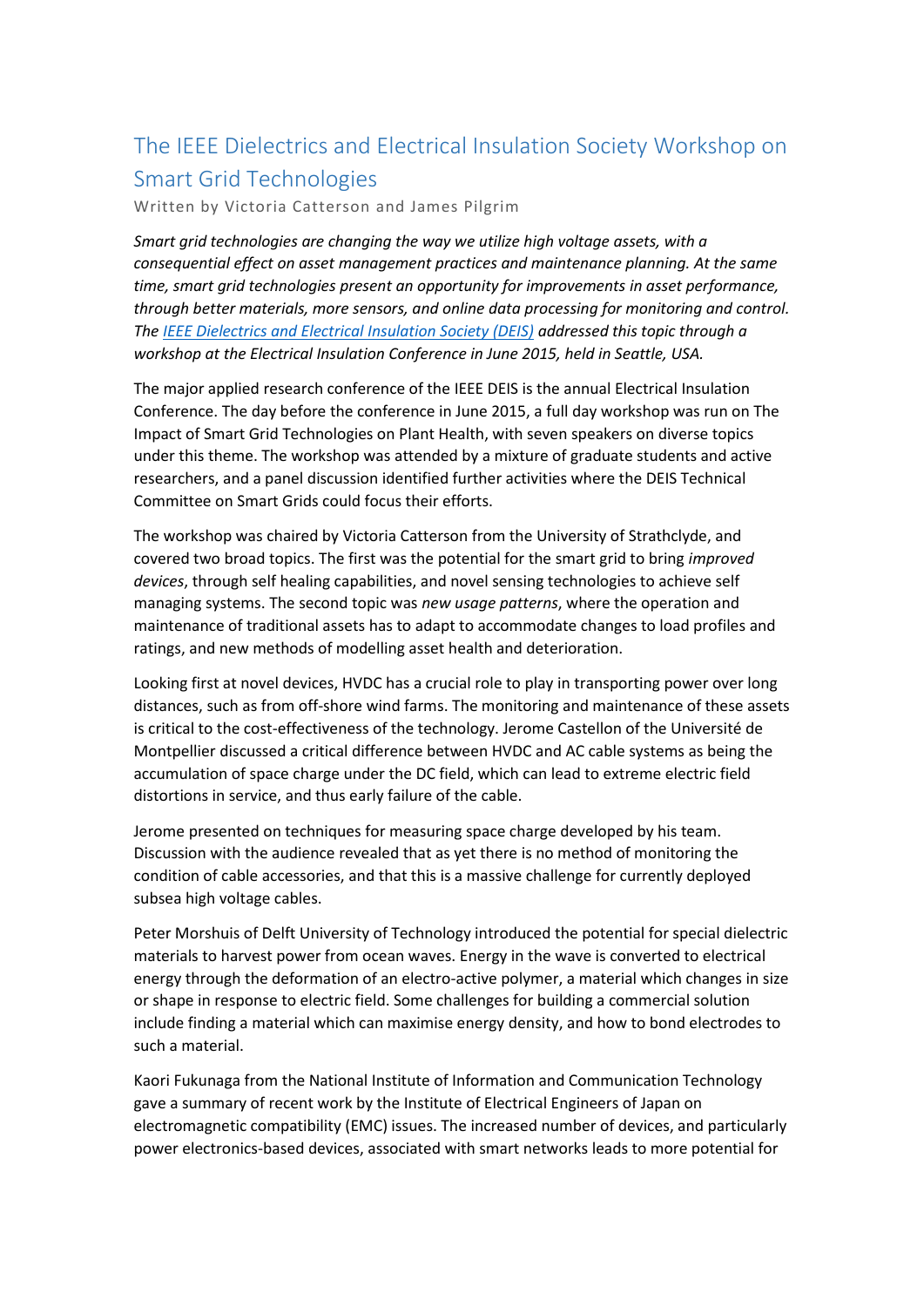for inadvertant or malicious interference. The appropriate standards were summarised, and a significant gap identified as being the sub-150kHz bands.

On the second topic area of new ways of utilising existing assets, James Pilgrim from the University of Southampton identified the changing load patterns in distribution networks, and the resultant effects on network assets. Factors such as embedded renewable generation and electrification of transport can lead to bi-directional current flows and generally increased loading, which in turn increases temperatures of transformers and cables, and accelerates their aging. One avenue of research is to improve the models used for asset management, to take account of these new aging effects.

However, automation within the smart grid may also be the solution to this problem. James highlighted the potential for demand side management to be used for peak shaving, which flattens out the load profile and correspondingly reduces the aging effects on assets. In either case, increased levels of condition monitoring would be beneficial, to gain greater visibility of asset health.

Another changing parameter within networks is the level and type of harmonics present. Gian Carlo Montanari from the University of Bologna highlighted the aging effect of nonconventional voltage waveshapes on cables, transformers, and rotating machines. If harmonic data were used as an input to an asset health scoring system, the condition assessment would be more accurate, which would enable better decision-making. A point raised in the discussion was that standard health scoring systems may be too simplistic in the way they combine subcomponent health, and further research is needed into the link between monitoring and asset management as a whole.

Brian Sparling from Dynamic Ratings Inc. spotlighted new NERC requirements for generators to report their operational capability every 10 minutes. This essentially requires real time condition assessment for all assets critical to plant functionality, in order to determine normal and emergency ratings for the plant. This can be enabled by condition monitoring, but careful consideration of the visualisation of data is also essential for situational awareness.

The workshop finished with an open discussion of the areas where DEIS should be addressing smart grid topics, and which should be focus areas in the coming months. It was recognised that the society must have good links with others, such as IEEE PES and CIGRE, while avoiding overlap. The topic of smart materials is a natural fit for the DEIS even if not commonly considered as a smart grid topic more generally. One recurrent theme was the need for improved models of asset deterioration, and from that a call for open datasets which would make scientific advances in asset models faster and easier to verify. These ideas will now be taken forward to the DEIS Technical Committee on Smart Grids to plan the next focus activities.



**Dr Victoria Catterson** is the National Grid Lecturer in Condition Monitoring at the Institute for Energy and Environment, University of Strathclyde, Glasgow, Scotland. She received her B.Eng. (Hons) in 2003, and a Ph.D. degree in transformer diagnostics in 2007, both from Strathclyde. Since then, she has worked on the application of intelligent system techniques to diagnostics and prognostics of power assets, including transformers, circuit breakers, and cables. She has published